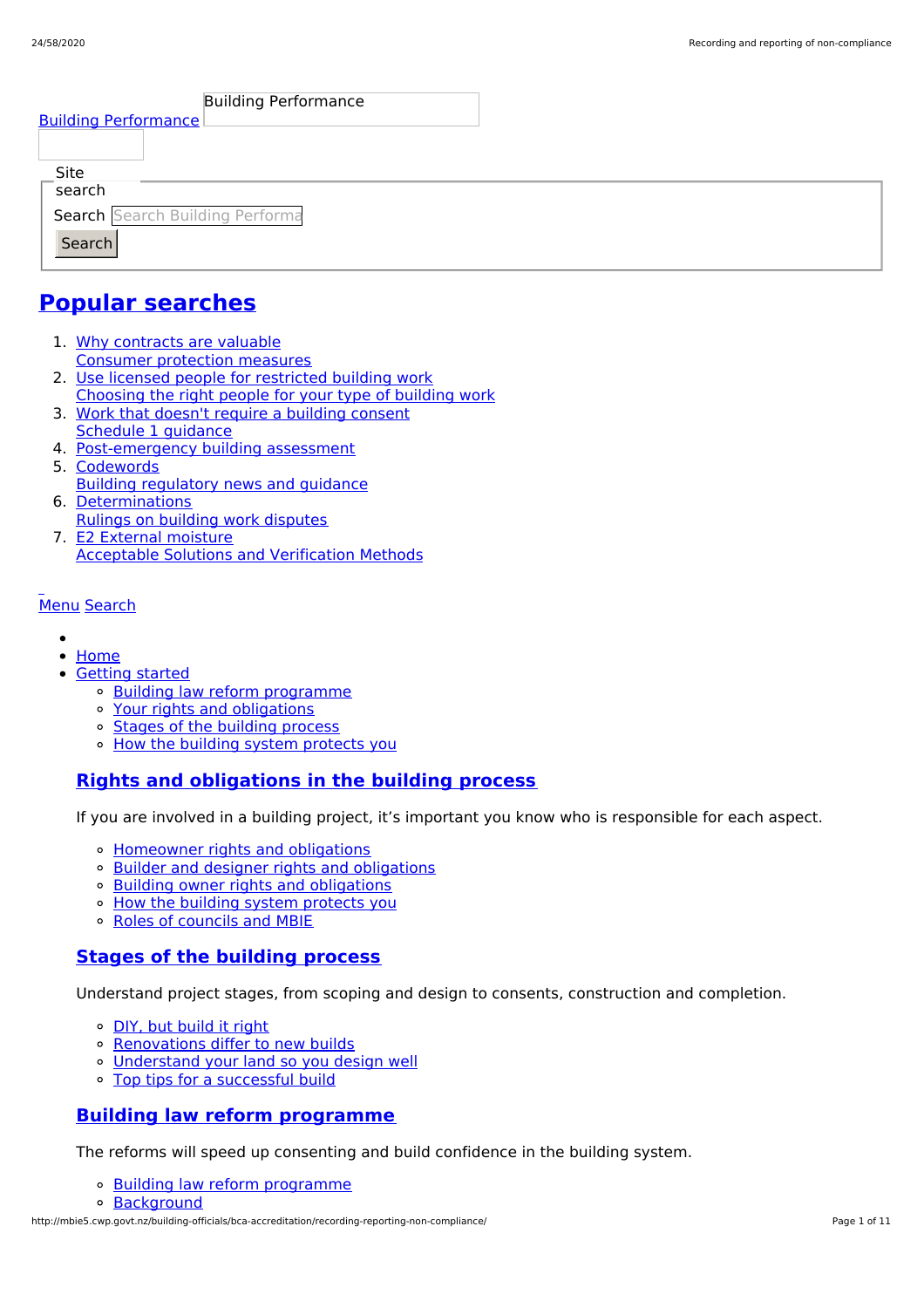See [everything](http://mbie5.cwp.govt.nz/getting-started/) in 'Getting started'

- Projects & [consents](http://mbie5.cwp.govt.nz/projects-and-consents/)
	- Planning a [successful](http://mbie5.cwp.govt.nz/projects-and-consents/planning-a-successful-build/) build
	- Why [contracts](http://mbie5.cwp.govt.nz/projects-and-consents/why-contracts-are-valuable/) are valuable
	- Apply for [building](http://mbie5.cwp.govt.nz/projects-and-consents/apply-for-building-consent/) consent
	- Build to the [consent](http://mbie5.cwp.govt.nz/projects-and-consents/build-to-the-consent/)
	- Sign-off and [maintenance](http://mbie5.cwp.govt.nz/projects-and-consents/sign-off-and-maintenance/)
	- [Health](http://mbie5.cwp.govt.nz/projects-and-consents/health-and-safety-on-site/) and safety on site

#### **[Understanding](http://mbie5.cwp.govt.nz/projects-and-consents/apply-for-building-consent/building-consent-process/) the building consent process**

For safe, healthy and durable buildings, all building work in New Zealand must meet certain standards. Find out how to build within the rules.

#### **[Health](http://mbie5.cwp.govt.nz/projects-and-consents/health-and-safety-on-site/) and safety on site**

Avoid accidents and make site safety a priority.

### **1. Planning a successful build**

- Check if you need [consents](http://mbie5.cwp.govt.nz/projects-and-consents/planning-a-successful-build/scope-and-design/check-if-you-need-consents/)
- [Choosing](http://mbie5.cwp.govt.nz/projects-and-consents/planning-a-successful-build/scope-and-design/choosing-the-right-people-for-your-type-of-building-work/) the right people for your type of building work
- Why [contracts](http://mbie5.cwp.govt.nz/projects-and-consents/why-contracts-are-valuable/) are valuable

#### **2. Getting a consent**

- Apply for [building](http://mbie5.cwp.govt.nz/projects-and-consents/apply-for-building-consent/) consent
- o How to support your building consent [application](http://mbie5.cwp.govt.nz/projects-and-consents/apply-for-building-consent/support-your-consent-application/)
- [Understanding](http://mbie5.cwp.govt.nz/projects-and-consents/apply-for-building-consent/building-consent-process/) the building consent process

#### **3. Building to the consent**

- Making [changes](http://mbie5.cwp.govt.nz/projects-and-consents/build-to-the-consent/making-changes-to-your-plans/) to your plans
- Typical council [inspections](http://mbie5.cwp.govt.nz/projects-and-consents/build-to-the-consent/typical-council-inspections/) of a building project
- [Completing](http://mbie5.cwp.govt.nz/projects-and-consents/sign-off-and-maintenance/completing-your-project/) your project

### **4. Sign-off and maintenance**

- Get the build [signed](http://mbie5.cwp.govt.nz/projects-and-consents/sign-off-and-maintenance/completing-your-project/get-the-build-signed-off/) off
- <sup>o</sup> How to [identify](http://mbie5.cwp.govt.nz/projects-and-consents/sign-off-and-maintenance/completing-your-project/how-to-identify-defects/) defects
- Protecting your [investment](http://mbie5.cwp.govt.nz/projects-and-consents/sign-off-and-maintenance/protecting-your-investment/)

#### See [everything](http://mbie5.cwp.govt.nz/projects-and-consents/) in 'Projects & consents'

- Building Code [compliance](http://mbie5.cwp.govt.nz/building-code-compliance/)
	- A General [provisions](http://mbie5.cwp.govt.nz/building-code-compliance/a-general-provisions/)
	- B [Stability](http://mbie5.cwp.govt.nz/building-code-compliance/b-stability/)
	- C [Protection](http://mbie5.cwp.govt.nz/building-code-compliance/c-protection-from-fire/) from fire
	- D [Access](http://mbie5.cwp.govt.nz/building-code-compliance/d-access/)
	- E [Moisture](http://mbie5.cwp.govt.nz/building-code-compliance/e-moisture/)
	- o F [Safety](http://mbie5.cwp.govt.nz/building-code-compliance/f-safety-of-users/) of users
	- o G [Services](http://mbie5.cwp.govt.nz/building-code-compliance/g-services-and-facilities/) and facilities
	- o H Energy [efficiency](http://mbie5.cwp.govt.nz/building-code-compliance/h-energy-efficiency/)
	- Specific [buildings](http://mbie5.cwp.govt.nz/building-code-compliance/specific-buildings/)
	- [Canterbury](http://mbie5.cwp.govt.nz/building-code-compliance/canterbury-rebuild/) rebuild
	- Product [assurance](http://mbie5.cwp.govt.nz/building-code-compliance/product-assurance-and-multiproof/) & MultiProof
	- [Warnings](http://mbie5.cwp.govt.nz/building-code-compliance/warnings-and-bans-on-building-products/) and bans on building products
	- Building Code and [handbooks](http://mbie5.cwp.govt.nz/building-code-compliance/building-code-and-handbooks/)
	- How the [Building](http://mbie5.cwp.govt.nz/building-code-compliance/how-the-building-code-works/) Code works
	- [Geotechnical](http://mbie5.cwp.govt.nz/building-code-compliance/geotechnical-education/) education
	- Online [learning](http://mbie5.cwp.govt.nz/building-code-compliance/online-learning/) website
	- o Introduction to [medium-density](http://mbie5.cwp.govt.nz/building-code-compliance/introduction-to-medium-density-housing/) housing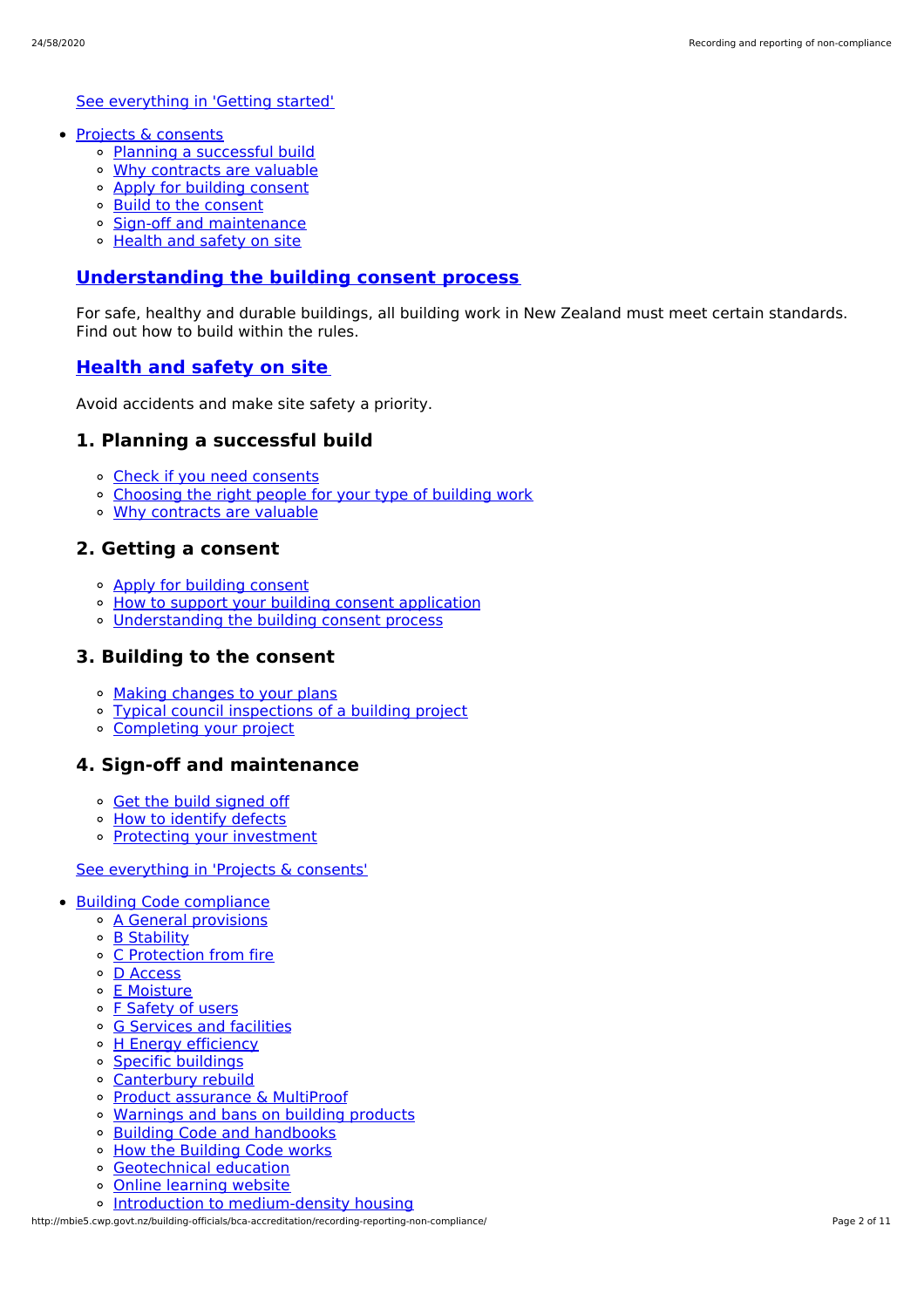[Maintaining](http://mbie5.cwp.govt.nz/building-code-compliance/annual-building-code-updates/) the Building Code

## **In this section**

- o How the [Building](http://mbie5.cwp.govt.nz/building-code-compliance/how-the-building-code-works/) Code works
- [Maintaining](http://mbie5.cwp.govt.nz/building-code-compliance/annual-building-code-updates/) the Building Code
- [Different](http://mbie5.cwp.govt.nz/building-code-compliance/how-the-building-code-works/different-ways-to-comply/) ways to comply with the Building Code
- Specific [buildings](http://mbie5.cwp.govt.nz/building-code-compliance/specific-buildings/)
- Product [assurance](http://mbie5.cwp.govt.nz/building-code-compliance/product-assurance-and-multiproof/) & MultiProof
- o Introduction to [medium-density](http://mbie5.cwp.govt.nz/building-code-compliance/introduction-to-medium-density-housing/) housing
- Online [learning](http://mbie5.cwp.govt.nz/building-code-compliance/online-learning/) website

## **Find Acceptable Solutions, Verification Methods, updates and technical guidance by Building Code clause.**

- a General provisions
- $\circ$ b
- **Stability**  $\circ$ c
- Protection from fire
- $\circ$ d
- **Access**
- $\Omega$ e
	- **Moisture**
- o f Safety of users
- $\circ$  **g** 
	- Services and facilities
- h Energy efficiency

See everything in 'Building Code [compliance'](http://mbie5.cwp.govt.nz/building-code-compliance/)

- [Managing](http://mbie5.cwp.govt.nz/managing-buildings/) buildings
	- [Managing](http://mbie5.cwp.govt.nz/managing-buildings/managing-your-bwof/) your BWoF
	- General information on building safety in [earthquakes](http://mbie5.cwp.govt.nz/managing-buildings/building-safety-in-earthquakes/)
	- Securing [unreinforced](http://mbie5.cwp.govt.nz/managing-buildings/unreinforced-masonry/) masonry building parapets and facades
	- o Managing [earthquake-prone](http://mbie5.cwp.govt.nz/managing-buildings/managing-earthquake-prone-buildings/) buildings
	- Managing buildings in an [emergency](http://mbie5.cwp.govt.nz/managing-buildings/managing-buildings-in-an-emergency/)
	- Change of use and [alterations](http://mbie5.cwp.govt.nz/managing-buildings/change-of-use-and-alterations/)

## **About managing buildings**

- [Managing](http://mbie5.cwp.govt.nz/managing-buildings/managing-your-bwof/) your BWoF (for buildings with specified systems)
- General information on building safety in [earthquakes](http://mbie5.cwp.govt.nz/managing-buildings/building-safety-in-earthquakes/)
- Managing [earthquake-prone](http://mbie5.cwp.govt.nz/managing-buildings/managing-earthquake-prone-buildings/) buildings
- Securing [unreinforced](http://mbie5.cwp.govt.nz/managing-buildings/unreinforced-masonry/) masonry building parapets and facades
- Change of use, [alterations](http://mbie5.cwp.govt.nz/managing-buildings/change-of-use-and-alterations/) and extension of life
- o Managing buildings in an [emergency](http://mbie5.cwp.govt.nz/managing-buildings/managing-buildings-in-an-emergency/)

## **Specified systems and compliance schedules**

If you own a building that contains a specified system such as a cable car, you must ensure they are effectively operated for the life of the building and in keeping with the council-issued compliance schedule.

- Inspections and [maintenance](http://mbie5.cwp.govt.nz/managing-buildings/managing-your-bwof/inspections-and-maintenance/) of specified systems as a building owner
- Fines and penalties for offences relating to [compliance](http://mbie5.cwp.govt.nz/managing-buildings/managing-your-bwof/fines-and-penalties/) schedules
- [Compliance](http://mbie5.cwp.govt.nz/projects-and-consents/sign-off-and-maintenance/completing-your-project/compliance-schedules/) schedules

See [everything](http://mbie5.cwp.govt.nz/managing-buildings/) in 'Managing buildings'

```
Resolving problems
```
http://mbie5.cwp.govt.nz/building-officials/bca-accreditation/recording-reporting-non-compliance/ Page 3 of 11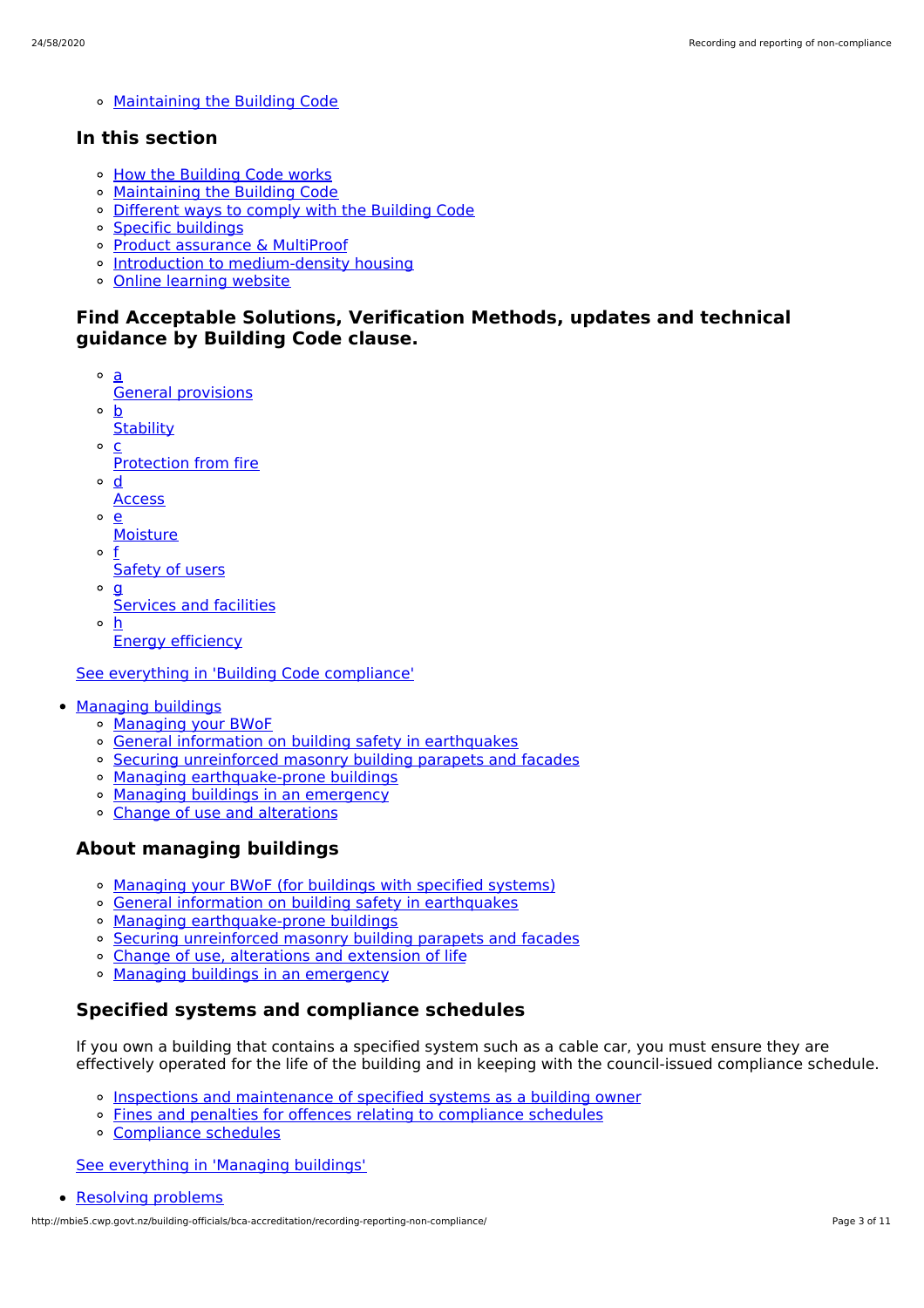- [Resolution](http://mbie5.cwp.govt.nz/resolving-problems/resolution-options/) options
- [Building](http://mbie5.cwp.govt.nz/resolving-problems/building-consent-and-sign-off/) consent and sign-off
- [Contracts](http://mbie5.cwp.govt.nz/resolving-problems/contracts/)
- [Builds](http://mbie5.cwp.govt.nz/resolving-problems/builds/)
- [Designs](http://mbie5.cwp.govt.nz/resolving-problems/designs/)
- [Councils](http://mbie5.cwp.govt.nz/resolving-problems/councils/)
- [Clients](http://mbie5.cwp.govt.nz/resolving-problems/clients/)

#### **[Resolving](http://mbie5.cwp.govt.nz/resolving-problems/) problems**

- [Resolution](http://mbie5.cwp.govt.nz/resolving-problems/resolution-options/) options
- [Building](http://mbie5.cwp.govt.nz/resolving-problems/building-consent-and-sign-off/) consent and sign-off
- [Contracts](http://mbie5.cwp.govt.nz/resolving-problems/contracts/)
- o **[Builds](http://mbie5.cwp.govt.nz/resolving-problems/builds/)**
- [Designs](http://mbie5.cwp.govt.nz/resolving-problems/designs/)
- [Councils](http://mbie5.cwp.govt.nz/resolving-problems/councils/)
- [Clients](http://mbie5.cwp.govt.nz/resolving-problems/clients/)

#### **[Determinations](http://mbie5.cwp.govt.nz/resolving-problems/resolution-options/determinations/)**

A determination is a binding decision made by MBIE providing a way of solving disputes or questions about the rules that apply to buildings, how buildings are used, building accessibility, and health and safety.

- Understanding [determinations](http://mbie5.cwp.govt.nz/resolving-problems/resolution-options/determinations/)
- Applying for a [determination](http://mbie5.cwp.govt.nz/resolving-problems/resolution-options/determinations/applying-for-a-determination/)
- Steps in the [determination](http://mbie5.cwp.govt.nz/resolving-problems/resolution-options/determinations/steps-in-the-determination-process/) process
- Previous [determinations](http://mbie5.cwp.govt.nz/resolving-problems/resolution-options/determinations/determinations-issued/)

#### **[Weathertight](http://mbie5.cwp.govt.nz/resolving-problems/resolution-options/weathertight-services/) Services**

- o [Signs](http://mbie5.cwp.govt.nz/resolving-problems/resolution-options/weathertight-services/signs-of-a-leaky-home/) of a leaky home
- How to make a [Weathertight](http://mbie5.cwp.govt.nz/resolving-problems/resolution-options/weathertight-services/make-a-weathertight-home-claim/) Claim  $\circ$
- Resolving a [Weathertight](http://mbie5.cwp.govt.nz/resolving-problems/resolution-options/weathertight-services/resolving-a-claim/) Claim

#### See [everything](http://mbie5.cwp.govt.nz/resolving-problems/) in 'Resolving problems'

- COVID-19: Building and [construction](http://mbie5.cwp.govt.nz/covid-19/) sector guidance
	- [COVID-19](http://mbie5.cwp.govt.nz/covid-19/health-and-safety/) Health and Safety
	- Alert level 1 information for the building and [construction](http://mbie5.cwp.govt.nz/covid-19/alert-level-1-information-for-the-building-and-construction-sector/) sector
	- Alert level 2 information for the building and [construction](http://mbie5.cwp.govt.nz/covid-19/alert-level-2-information-for-the-building-and-construction-sector/) sector
	- Durability of materials on exposed [construction](http://mbie5.cwp.govt.nz/covid-19/durability-of-materials-on-exposed-construction-sites/) sites
	- o Inspection and [maintenance](http://mbie5.cwp.govt.nz/covid-19/inspection-and-maintenance-of-specified-systems/) of specified systems
	- Water system safety in [reoccupied](http://mbie5.cwp.govt.nz/covid-19/water-system-safety-in-reoccupied-buildings/) buildings
	- Essential business in the building and [construction](http://mbie5.cwp.govt.nz/covid-19/essential-business/) sector
	- [Construction](http://mbie5.cwp.govt.nz/covid-19/construction-and-trade-sector-information/) and trade sector information
	- Retailer and supplier [information](http://mbie5.cwp.govt.nz/covid-19/retailer-and-supplier-information/)
	- Council and [Professional](http://mbie5.cwp.govt.nz/covid-19/council-and-professional-services-information/) Services information
	- Home and building owner and tenant [information](http://mbie5.cwp.govt.nz/covid-19/home-and-building-owner-and-tenant-information/)
	- COVID-19: Building and [construction](http://mbie5.cwp.govt.nz/covid-19/) sector guidance  $\alpha$

See everything in 'COVID-19: Building and [construction](http://mbie5.cwp.govt.nz/covid-19/) sector guidance'

- [Home](http://mbie5.cwp.govt.nz/)
- [Building](http://mbie5.cwp.govt.nz/building-officials/) officials
- BCA [accreditation](http://mbie5.cwp.govt.nz/building-officials/bca-accreditation/)
- Recording and reporting of non-compliance

# **Recording and reporting of non-compliance**

- [Print](http://mbie5.cwp.govt.nz/#)
- **[Share](http://mbie5.cwp.govt.nz/#)**  $\circ$

 $\circ$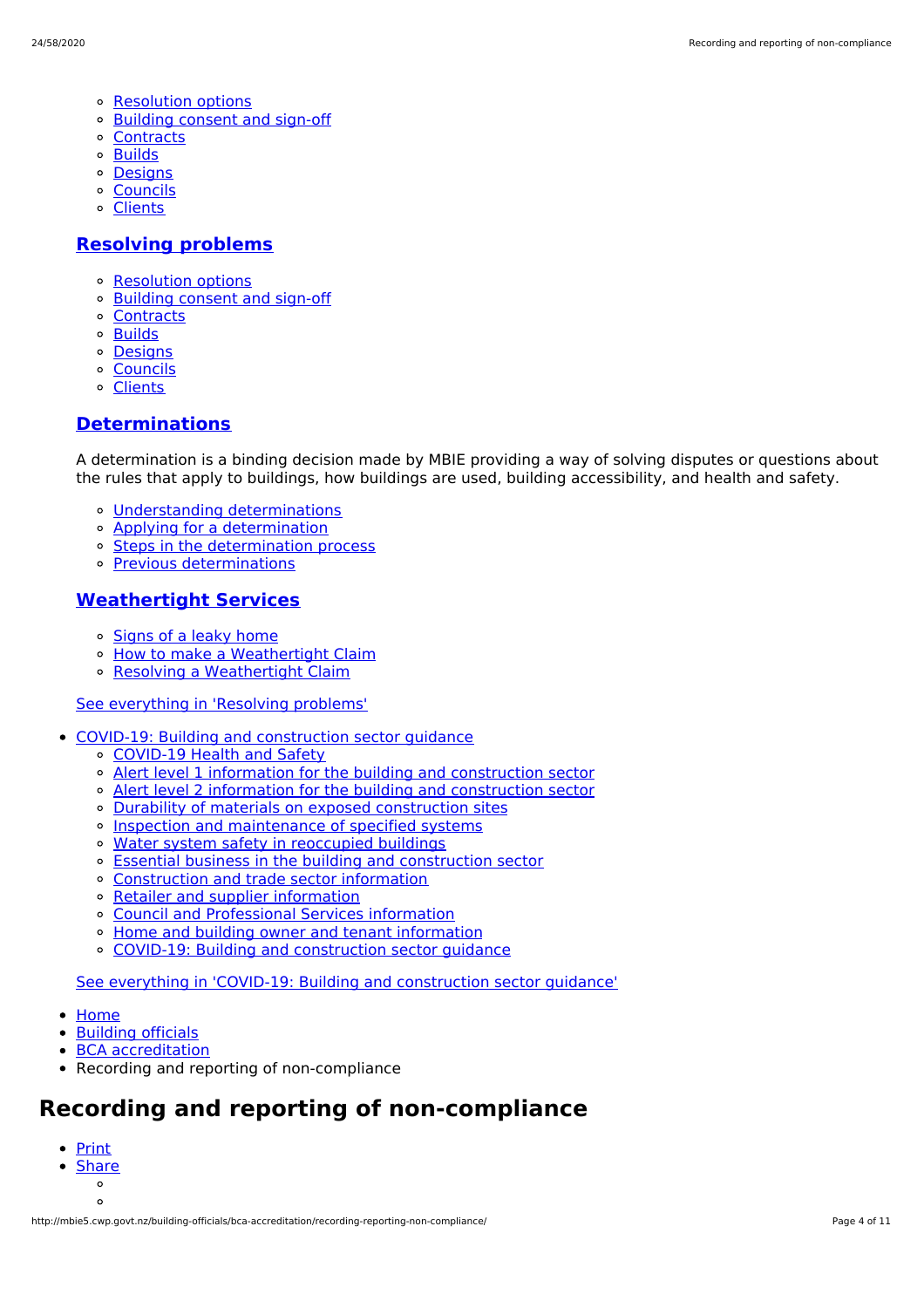- $\circ$  $\sim$
- **[Save](http://mbie5.cwp.govt.nz/building-officials/bca-accreditation/recording-reporting-non-compliance/downloadpdf)**

Last updated: 14 March 2018

| House construction on a hillside |  |
|----------------------------------|--|
|                                  |  |
|                                  |  |
|                                  |  |
|                                  |  |
|                                  |  |
|                                  |  |

This section of the website defines non-compliance with the accreditation requirements. It then details how noncompliance is recorded and reported to the Ministry of Business, Innovation and Employment, an applicant, accredited organisation or building consent authority.

- [Print](http://mbie5.cwp.govt.nz/#)
- **[Share](http://mbie5.cwp.govt.nz/#)** 
	- $\circ$
	- $\circ$
	- $\circ$
	- $\circ$
- [Save](http://mbie5.cwp.govt.nz/building-officials/bca-accreditation/recording-reporting-non-compliance/downloadpdf)

# **Definitions of non-compliance**

The accreditation body assesses if an applicant, accredited organisation or building consent authority's (BCA) policies, procedures and systems are:

- appropriate for purpose. This may include a technical expert assessing if they can use a policy, procedure or system to come to a decision. Where a policy, procedure or system, or other accreditation requirement is not 'appropriate for purpose' it will be recorded as a serious non-compliance with the accreditation requirements.
- consistently and effectively implemented. This may include a technical expert reviewing a sample of the decisions made within a BCA. Where a policy, procedure or system, or other accreditation requirement is not consistently and effectively implemented it will be recorded as a general non-compliance with the accreditation requirements.

Where the accreditation body finds non-compliance it will:

- provide the applicant, accredited organisation or BCA with evidence to support the finding
- classify it as serious or general non-compliance
- systematically record it
- report it to the applicant, accredited organisation or BCA
- report it to the Ministry of Business, Innovation and Employment (MBIE)
- state the requirement that the non-compliance must be addressed to gain or maintain accreditation
- require evidence that the non-compliance has been addressed before recommending continuation of accreditation.

### **Process for determining compliance with accreditation requirements**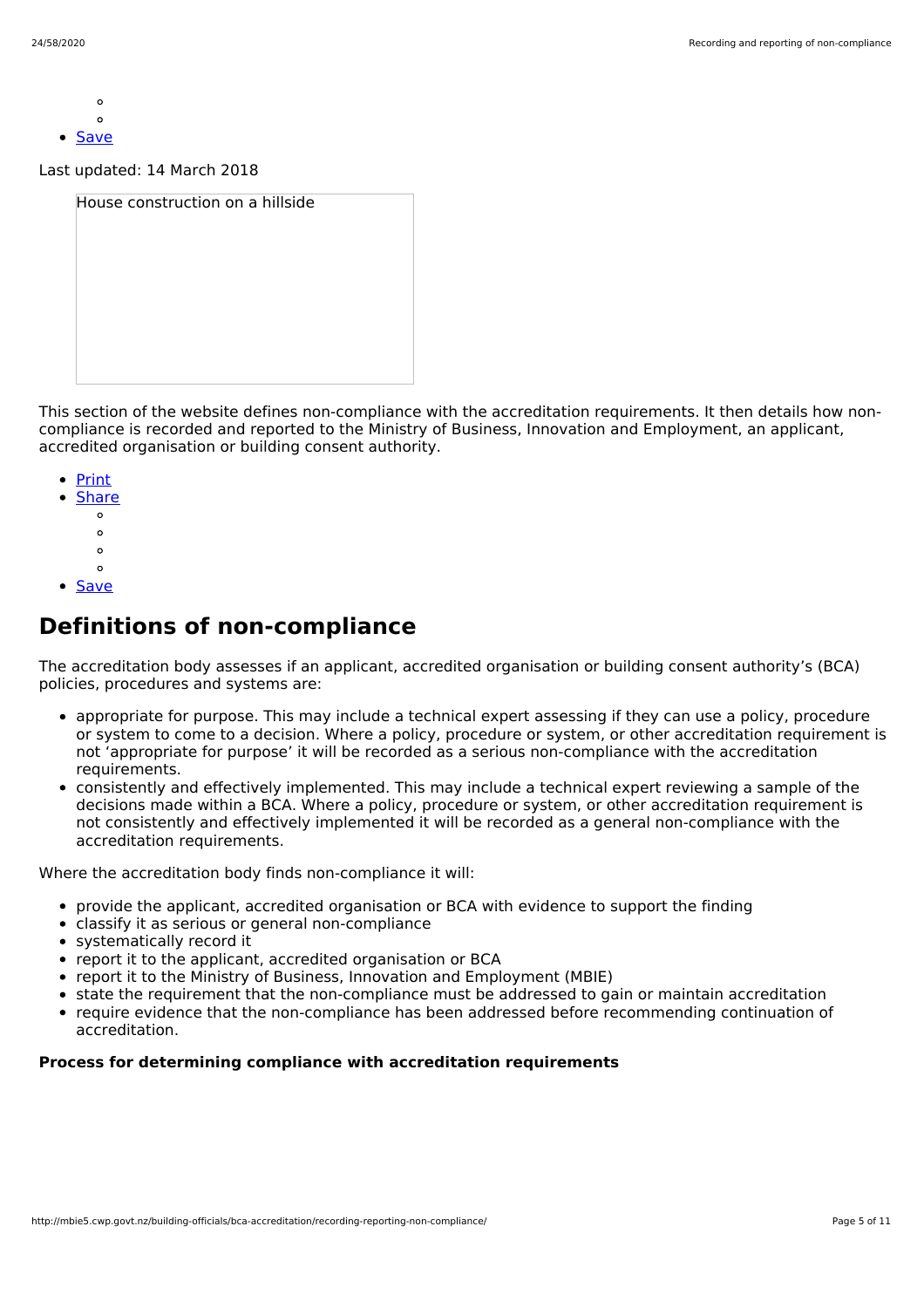

## Serious non-compliance defined

Serious non-compliance is where one or more of the minimum policies, procedures and systems required by the Building (Accreditation of Building Consent Authorities) Regulations 2006 (the Regulations) is absent (and the function that requires it has not been formally transferred) or not appropriate for purpose. Serious noncompliance may also include where an applicant, accredited organisation or BCA has failed completely to implement one or more of the required policies, procedures or systems.

**Absent** means something is missing from the suite of required policies, procedures and systems.

#### **'Appropriate for purpose' defined**

**Appropriate for purpose** means a policy, procedure or system required by the regulations:

enables, for consenting decisions, an accredited organisation or BCA to be satisfied on reasonable grounds that the provisions of the Building Code would be met if the building work were properly completed in accordance with the plans and specifications that accompanied the application

OR

enables, for code compliance decisions, an accredited organisation or BCA to be satisfied on reasonable grounds that the building work complies with the building consent and any required compliance schedules are fit-for-purpose

OR

sets out a systematic approach for an accreditation organisation or BCA that enables the delivery of an outcome; performance of a task; or recording and reporting of a matter that meets the minimum standards for accreditation.

Appropriate for purpose means that an employee of an accredited organisation or BCA, or a contractor, can use the applicable policy, procedure or system to come to a decision about whether to grant a building consent, pass an inspection, or issue a code compliance certificate, compliance schedule or notice to fix. It can also mean that the policy, procedure or system required by the regulations meets the minimum standards for accreditation clarified in MBIE's regulatory guidance.

The accreditation body will not make a finding of serious non-compliance where a policy, procedure or system is 'appropriate for purpose' regardless of the view of the assessor or technical expert on the adequacy or accuracy of any technical decision they may have reviewed.

The outcome of the use of a policy, procedure or system is not a determining factor on whether it is appropriate for purpose. (It may be a determining factor on whether the system has been effectively or consistently implemented).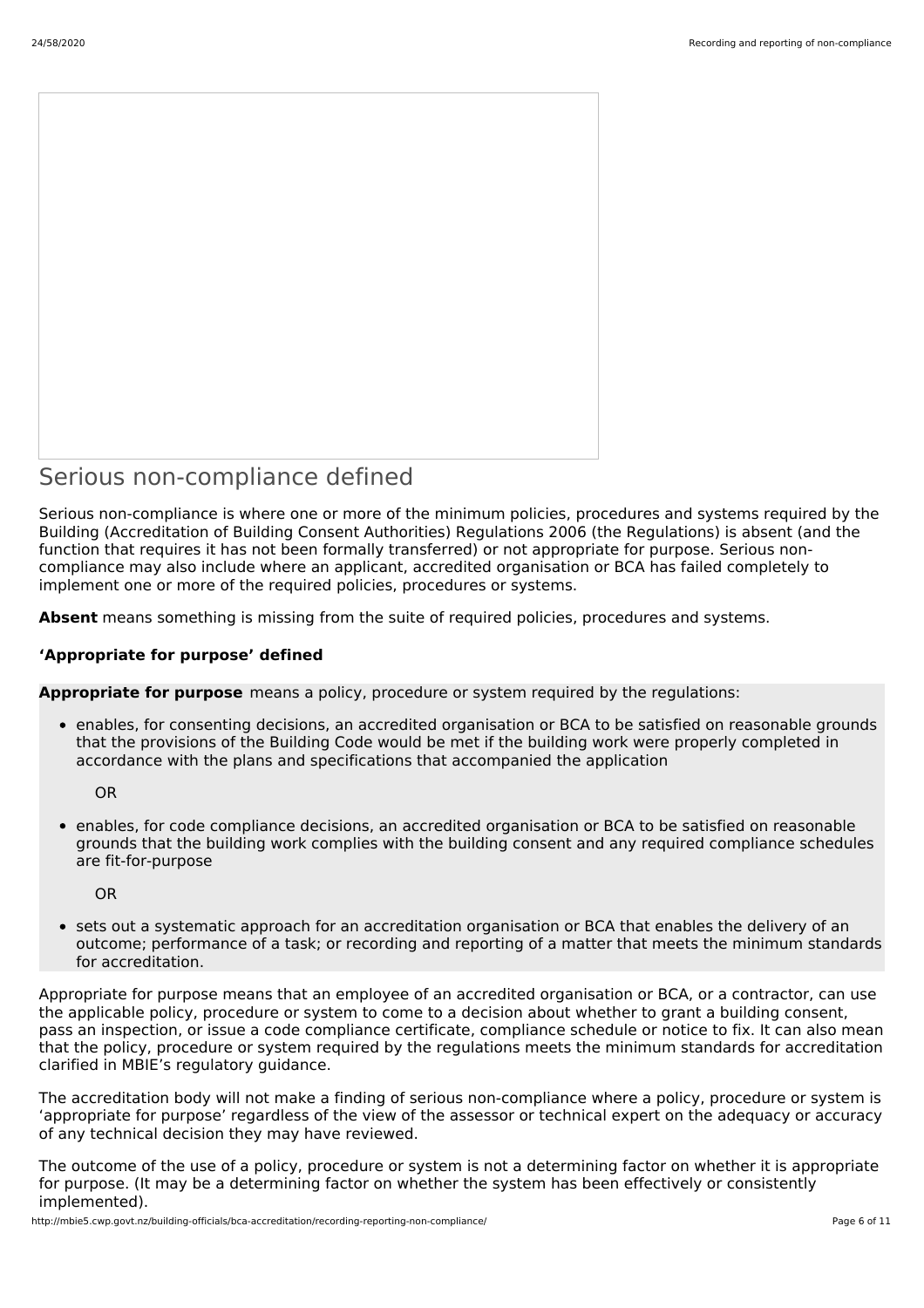A decision may be adequate even where it is a different decision to one that an assessor or technical expert may have made. In considering the adequacy of a decision, the accreditation body will take into account:

- whether the appropriate policy, procedure or system was followed correctly
- the reasons for the decision recorded by the employee or contractor.

If the relevant policy, procedure or system was followed correctly and the reasons for a decision were adequate and adequately recorded (consistent with regulation 6 of the Regulations) the accreditation body will not make a finding of non-compliance.

## **General non-compliance defined**

General non-compliance is where an accredited organisation or BCA has failed to consistently and effectively implement a policy, procedure or system (or part thereof) required by the regulations.

#### **'Inconsistent or ineffective implementation' defined**

Inconsistent or ineffective implementation means that there are multiple instances of non-compliance with accreditation requirements that show a pattern of failure to follow:

- a policy, procedure or system by a single employee or contractor
- all or part of a policy, procedure or system by multiple employees or contractors.

The accreditation body must be able to provide evidence to support a finding of inconsistent or ineffective implementation. A pattern of failure may be evidenced through a number of decisions that are inadequate or inaccurate. The number of decisions required to provide evidence of a pattern of failure may vary depending on the number and nature of the building control work the accredited organisation or BCA performs. This should be discussed between the lead assessor and the BCA's authorised representative. It is not evidence of a pattern where it can be seen that an individual employee or contractor had a bad day or made a one-off mistake.

## **Decisions of concern to the accreditation body**

The focus of an accreditation assessment is on an accredited organisation or BCA's policies, procedures and systems, and their implementation. It is not on the technical decisions of a BCA or a building control officer.

If the accreditation body assessment team has a concern about the adequacy or accuracy of a technical decision, it will report the concern to the accredited organisation or BCA's authorised representative to address.

The Building [\(Accreditation](http://www.legislation.govt.nz/regulation/public/2006/0399/latest/DLM424665.html) of Building Consent Authorities) Regulations 2006 are available on the Legislation website.

# **Systematic recording and reporting of non-compliance**

## **Reporting of non-compliance**

MBIE requires the accreditation body to report non-compliance in a systematic way. The systematic recording of non-compliance will support an applicant, accredited organisation or BCA to monitor its own performance and compliance with accreditation requirements. This should help the BCA to better:

- focus resources to improve the organisation's policies, procedures and systems
- budget for future accreditation assessments and fees, as performance will determine costs.

Systematic recording and reporting is also important to MBIE's ability to understand the performance of BCAs across the sector and should support:

- sector-wide education and advice, and updates to MBIE's regulatory guidance where one or more accreditation requirement appears to be problematic to BCAs
- early intervention and support for individual BCAs that may be struggling to maintain compliance with accreditation requirements.

#### **The recording of non-compliance against regulations 5 and 6**

MBIE requires the accreditation body to record and report non-compliance against the relevant regulation 5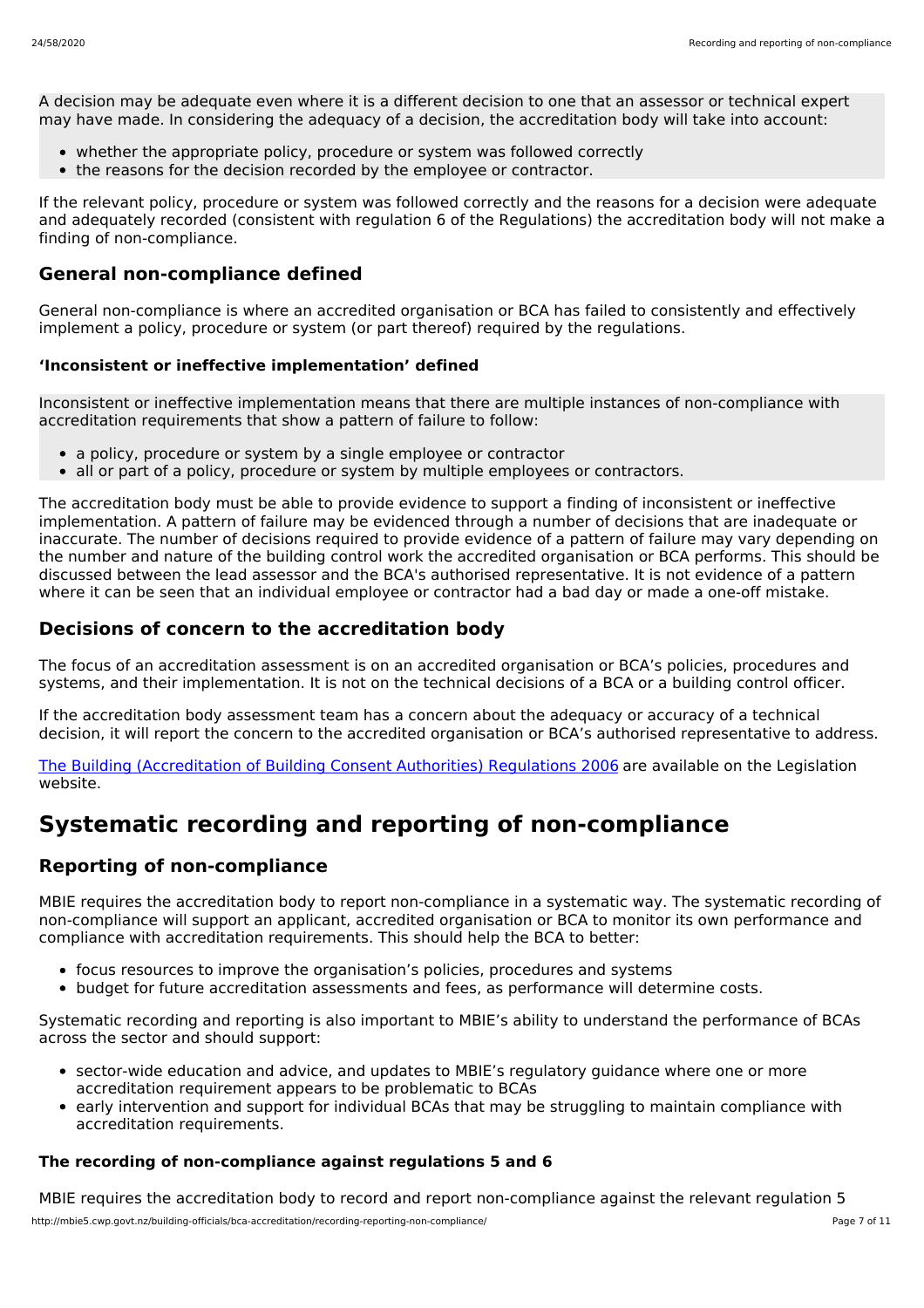and/or 6 sub-clause each time it occurs in relation to non-compliance against regulations 7–18 of the Regulations. For example, the accreditation body finds that:

- a BCA has not written down its policy, procedure and system for giving every consent application its own uniquely identified file. This is a breach of regulation 5(a) and regulation 16 of the Regulations
- an accredited organisation's policy for issuing and refusing to issue code compliance certificates is not appropriate for purpose. This is a breach of regulation 5(b) and regulation 7(2)(f) of the Regulations
- an employee has failed to record the reasons for multiple consent decisions over an extended period. This is a breach of regulation  $6(c)$  and regulation  $7(2)(d)(v)$  of the Regulations.

#### **The recording of non-compliance against regulations 7–18**

MBIE requires the accreditation body to record and report non-compliance consistently and specifically against each regulation 7–18 sub-clause where it is found. The expectation is that:

- multiple instances of non-compliance will be recorded against a single regulation if there are noncompliances identified against individual sub-clauses. For example, non-compliance may be recorded against regulation 7(2)(a) if a BCA is found not to be consistently and effectively implementing its policy for providing information to applicants, along with regulation 7(2)(h) if it is not effectively implementing its complaint system.
- only one non-compliance will be recorded against any single sub-clause even where there are multiple issues identified with the relevant policy, procedure or system. The non-compliance will be recorded as 'serious' or 'general' depending on which definition is met. For example, if a BCA's procedures under regulation 7(2)(f) of the Regulations do not appropriately identify when a compliance schedule must be issued and there is a pattern of staff failing to meet the legislative requirements for compliance schedules, a single 'serious' non-compliance will be recorded. However, multiple actions will be required to address the issues.

## **Reporting of non-compliance**

The accreditation body is required to report all non-compliance to:

- the Chief Executive of the applicant, accredited organisation or BCA
- the authorised representative of the applicant, accredited organisation or BCA
- MBIE.

The requirement to report to the Chief Executive is designed to ensure that the organisation's most senior manager is aware of the compliance (or otherwise) with accreditation requirements.

The accreditation body also has the ability to issue:

- **recommendations** where it identifies the future potential for non-compliance with the policies, procedures and systems required by the Regulations
- **advisory notes** where, in its view, there is the potential to improve the required policies, procedures and systems or their implementation.

Recommendations are, essentially, a 'red flag' that a policy, procedure or system may not be working as intended. There may be issues with its implementation across the organisation or within a team.

Taking action to address a recommendation made by the accreditation body may prevent future noncompliance with accreditation requirements.

An applicant, accredited organisation or BCA may choose to address a recommendation in the same way as addressing non-compliance. They may make a request for:

- guidance or clarification of the accreditation requirement
- support from MBIE to prevent future non-compliance.

# **Addressing non-compliance**

## **Non-compliance identified in an applicant's policies, procedures or systems**

An applicant will not be granted accreditation unless all instances of non-compliance identified by the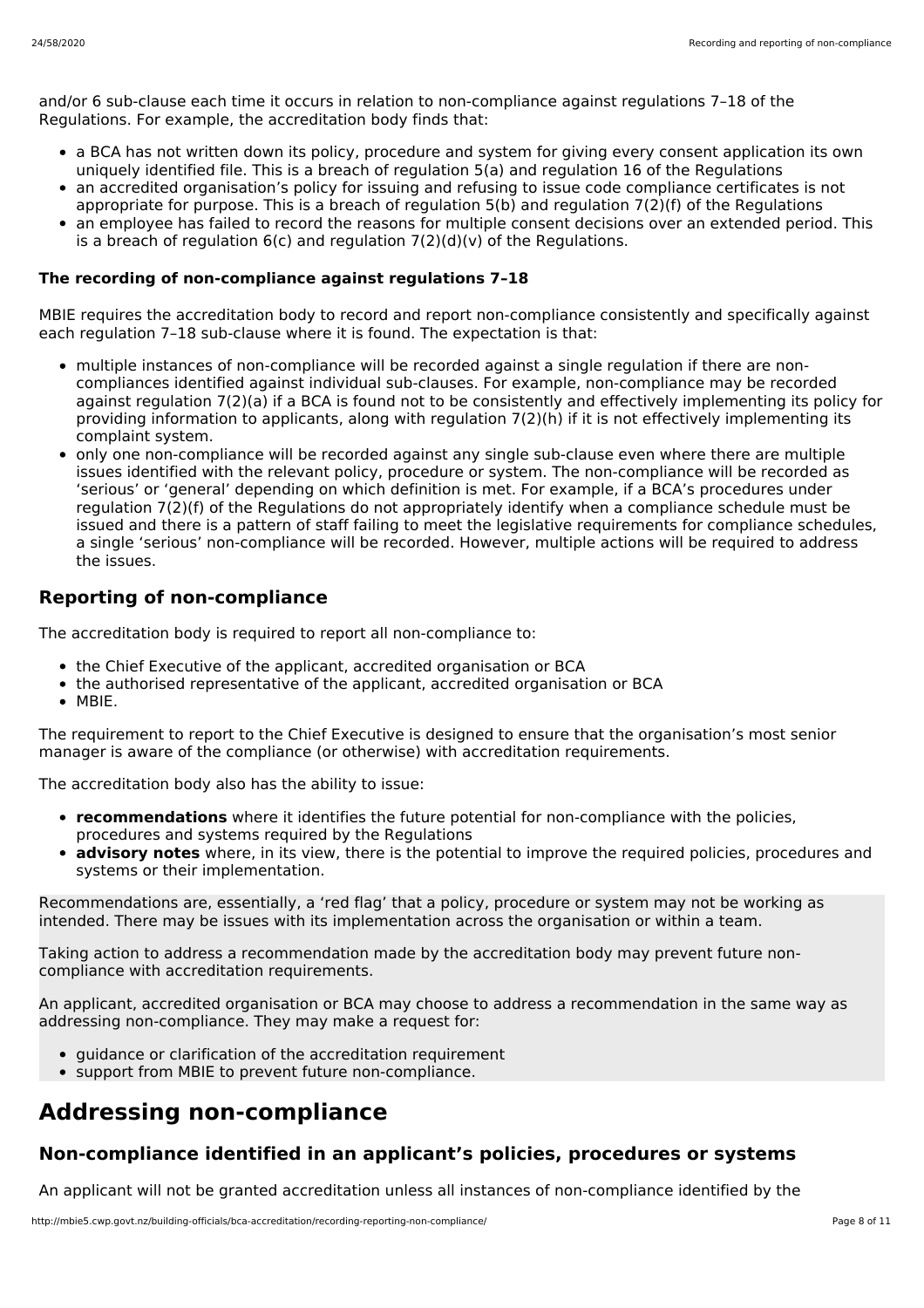accreditation body are addressed. The applicant and the accreditation body may agree a reasonable timeframe in which the applicant must provide evidence of the actions undertaken to address the non-compliance. In some circumstances a follow-up, on-site visit by the lead assessor (who may also be accompanied by a technical expert if required) may be undertaken to confirm compliance.

It is important to note that the application is void if the applicant does not provide evidence that all noncompliance has been addressed within 12 months, or other time agreed between the applicant and accreditation body.

Where an application is voided, the accreditation body is under no obligation to continue the application process and the applicant remains liable for all fees incurred.

## **Non-compliance identified in an accredited organisation or BCA**

Where non-compliance is identified and reported in an accredited organisation or BCA, it must be addressed as quickly as possible. An organisation or BCA must:

- advise the accreditation body of the action it intends to take to address the non-compliance within 20 working days of receiving the accreditation body report
- provide sufficient evidence to the accreditation body that the cause of the non-compliance has been effectively addressed, within the required timeframe.

The accreditation body's lead assessor will monitor progress in addressing the non-compliance. In some circumstances this may involve a follow-up, on-site visit by the lead assessor (who may also be accompanied by a technical expert if required).

#### **Addressing non-compliance with accreditation requirements**

Diagram: Correcting non-compliance with accreditation requirements

### **Timeframes for addressing non-compliance**

The timeframe for addressing:

- serious non-compliance must be agreed between the accredited organisation or BCA, the accreditation body and MBIE
- general non-compliance may be agreed between the accredited organisation or BCA and the accreditation body. Either party can request MBIE engagement.

#### **Extension of timeframes for addressing non-compliance**

The Chief Executive of an accredited organisation or BCA may request an extension of time to address non-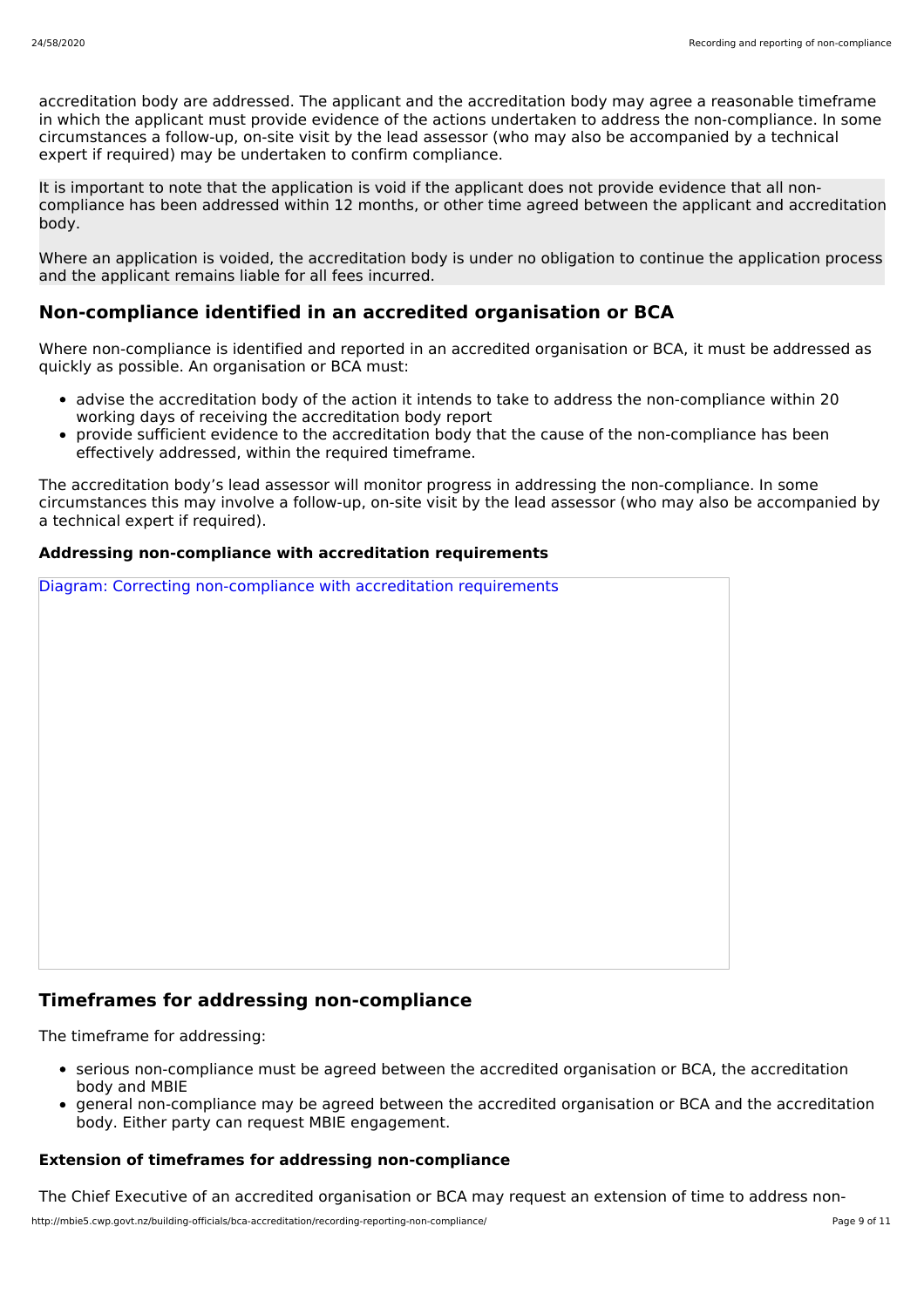compliance in exceptional circumstances. While 'exceptional circumstances' cannot be defined, these are likely to be circumstances that are unpredictable and unmanageable. Requests for extensions will be individually assessed by the lead assessor on merits.

Where non-compliance is not addressed in the required timeframe, the accreditation body will discuss the matter with MBIE and either:

- recommend that remedial actions are initiated by MBIE's Chief Executive
- suspend the accreditation of the BCA
- initiate revocation proceedings.

Where remedial actions are initiated, the accreditation body will be advised of the actions and will monitor their outcomes in conjunction with MBIE.

Revocation of [accreditation](http://mbie5.cwp.govt.nz/building-officials/bca-accreditation/remedial-actions-suspensions-revocations/) has further information.

## **Disagreements about non-compliance or the issue of a corrective action**

MBIE requires the accreditation body to have a policy and procedure for dealing with disagreements about accreditation requirements, including about a finding of non-compliance. Issues must be raised with the accreditation body in the first instance.

[Disagreements](http://mbie5.cwp.govt.nz/building-officials/bca-accreditation/disagreements-about-accreditation-requirements-and-processes/) about accreditation requirements and processes has more information.

# **BCA [accreditation](http://mbie5.cwp.govt.nz/building-officials/bca-accreditation/)**

- Purpose and objectives of the BCA [accreditation](http://mbie5.cwp.govt.nz/building-officials/bca-accreditation/purpose-objectives-bca-accreditation/) scheme
- Background to the BCA [accreditation](http://mbie5.cwp.govt.nz/building-officials/bca-accreditation/background-bca-accreditation/) scheme  $\bullet$
- Applying to become an accredited [organisation](http://mbie5.cwp.govt.nz/building-officials/bca-accreditation/apply-become-accredited-organisation/)  $\bullet$
- Key steps in the [accreditation](http://mbie5.cwp.govt.nz/building-officials/bca-accreditation/key-steps-accreditation-process/) process
- [Registering](http://mbie5.cwp.govt.nz/building-officials/bca-accreditation/registering-become-bca/) to become a BCA
- **Entering into [arrangements](http://mbie5.cwp.govt.nz/building-officials/bca-accreditation/entering-arrangements-or-transferring-consenting-functions/) or transferring consenting functions**
- Maintaining [accreditation](http://mbie5.cwp.govt.nz/building-officials/bca-accreditation/maintaining-accreditation/)
- Recording and reporting of [non-compliance](http://mbie5.cwp.govt.nz/building-officials/bca-accreditation/recording-reporting-non-compliance/)  $\bullet$
- $\bullet$ [Maintaining](http://mbie5.cwp.govt.nz/building-officials/bca-accreditation/maintaining-registration/) registration
- Remedial actions, [suspensions](http://mbie5.cwp.govt.nz/building-officials/bca-accreditation/remedial-actions-suspensions-revocations/) and revocations
- [Disagreements](http://mbie5.cwp.govt.nz/building-officials/bca-accreditation/disagreements-about-accreditation-requirements-and-processes/) about accreditation requirements and processes
- Legislative [requirements](http://mbie5.cwp.govt.nz/building-officials/bca-accreditation/legislative-requirements-bca-accreditation-scheme/) of the BCA accreditation scheme
- Regulatory [requirements](http://mbie5.cwp.govt.nz/building-officials/bca-accreditation/regulatory-requirements-bca-accreditation-scheme/) of the BCA accreditation scheme
- Detailed regulatory guidance on the BCA [accreditation](http://mbie5.cwp.govt.nz/building-officials/bca-accreditation/detailed-regulatory-guidance/) scheme
- How to request further advice or [regulatory](http://mbie5.cwp.govt.nz/building-officials/bca-accreditation/request-further-advice-or-regulatory-guidance/) guidance
- Key roles and [responsibilities](http://mbie5.cwp.govt.nz/building-officials/bca-accreditation/key-roles-and-responsibilities/)
- Glossary of terms and [abbreviations](http://mbie5.cwp.govt.nz/building-officials/bca-accreditation/terms-and-abbreviations/)
- Biennial BCA [accreditation](http://mbie5.cwp.govt.nz/building-officials/bca-accreditation/biennial-bca-accreditation-reports/) reports
- [Print](http://mbie5.cwp.govt.nz/#)

## **Navigation**

- [Getting](http://mbie5.cwp.govt.nz/getting-started/) started
- Projects & [consents](http://mbie5.cwp.govt.nz/projects-and-consents/)
- Building Code [compliance](http://mbie5.cwp.govt.nz/building-code-compliance/)
- [Managing](http://mbie5.cwp.govt.nz/managing-buildings/) buildings
- [Resolving](http://mbie5.cwp.govt.nz/resolving-problems/) problems
- COVID-19: Building and [construction](http://mbie5.cwp.govt.nz/covid-19/) sector guidance

# **What are you looking for?**

### **General**